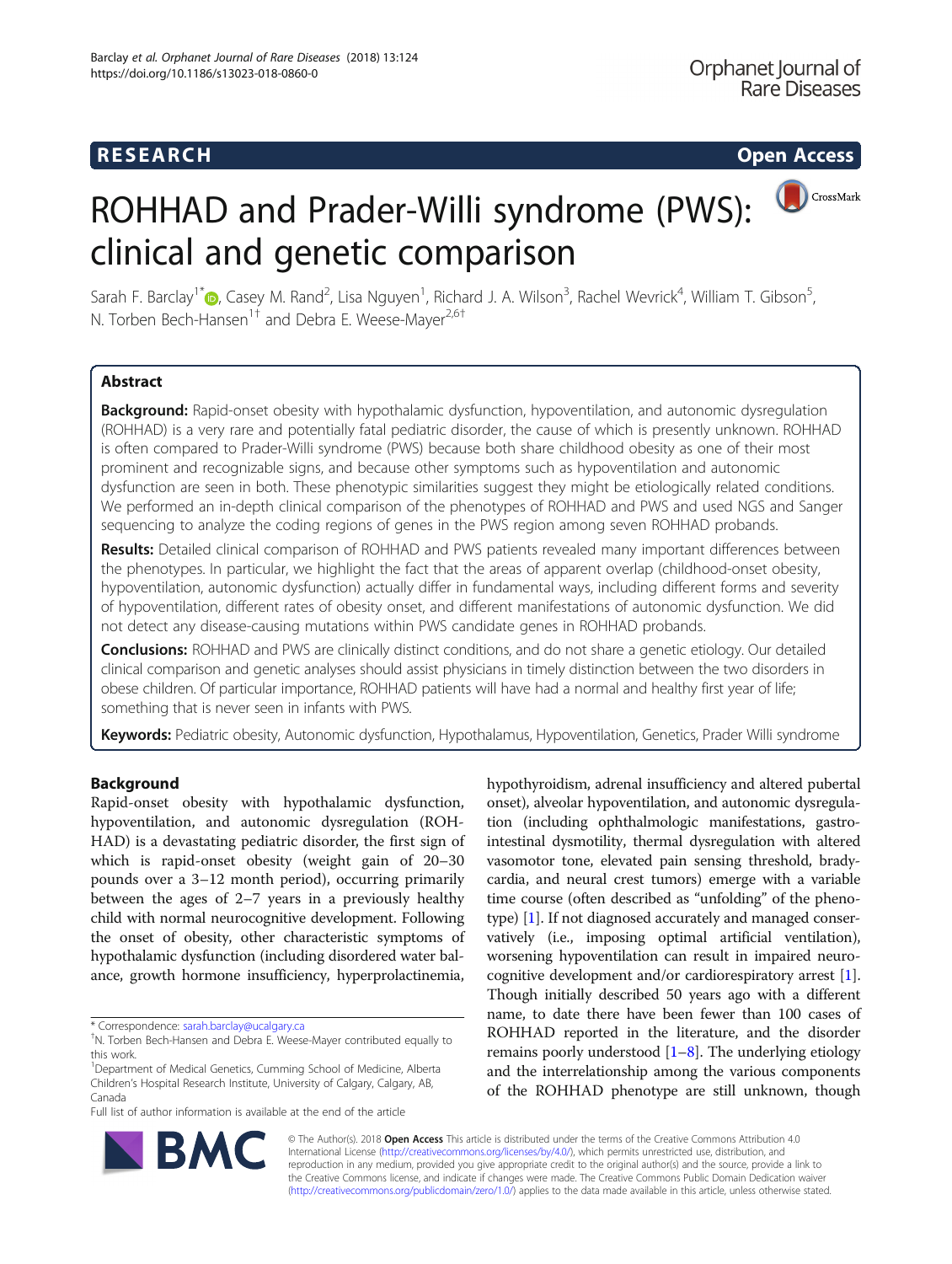dysfunction of neural crest-derived cells and tissues is suspected.

Superficially, one might consider that ROHHAD bears some similarity to Prader-Willi syndrome (PWS), because both syndromes are marked by childhood obesity [[9](#page-7-0)–[11\]](#page-7-0). Caused by a lack of the paternal contribution of genes on chromosome 15q that are normally maternallyimprinted (i.e. silenced on the maternally-derived chromosome), PWS presents first with neonatal hypotonia, poor feeding and poor growth, followed by rapid weight gain in early childhood and compulsive food seeking behaviors in later childhood [\[9](#page-7-0)–[12\]](#page-7-0). The other major symptoms of PWS are mild to moderate intellectual disability, characteristic behavioral disorders including compulsivity and a rigid cognitive style, growth hormone deficiency leading to short stature, hypogonadism, and a characteristic facial appearance with a thin upper lip, narrow nasal bridge, narrow forehead and almond-shaped eyes [[10](#page-7-0)]. The presentation of PWS is highly variable, and can also include the following additional symptoms: sleep-disordered breathing, hypopigmentation, small hands and feet, strabismus, reduced visual acuity, scoliosis, hip dysplasia, osteopenia, seizures, decreased saliva volume, altered pain perception, altered temperature perception, high vomiting threshold, skin picking, and easy bruising [[10\]](#page-7-0).

In addition to childhood obesity, other shared features of ROHHAD and PWS are control of breathing abnormalities and signs of both hypothalamic dysfunction and autonomic dysregulation. Thus, non-experts may fail to recognize the differences, and the extremely rare ROH-HAD patient could be misdiagnosed as having the more common disorder, PWS, which occurs in between 1 in 15,000 and 1 in 30,000 live births [\[10](#page-7-0)]. Indeed, ROH-HAD patients are often tested for PWS when their physicians become aware of their obesity [\[1](#page-7-0)]. We therefore present here a detailed clinical comparison between ROHHAD and PWS, which is meant to help the pediatrician to clarify their differences and expedite the correct diagnosis of ROHHAD.

The observation of apparent similarities between the ROHHAD and PWS phenotypes has also given rise to the hypothesis that the two may share an underlying genetic origin. Since PWS patients lack the expression of multiple contiguous genes, one hypothesis is that coding mutations in just one of the PWS region genes can cause ROHHAD. Indeed, this is the case for another PWS-like syndrome, Schaaf-Yang syndrome, which is caused by loss of function mutations in the PWS region gene MAGEL2 [[13,](#page-7-0) [14](#page-7-0)]. To test if ROHHAD patients carry rare coding mutations in any of these genes, we analyzed the coding sequences of all the paternally-expressed PWS region genes in a cohort of seven ROHHAD probands.

## **Methods** Cohort

The seven ROHHAD patients included in the genetic

analysis were described previously (see Discovery Cohort in reference [[15](#page-7-0)]). All seven patients were clinically evaluated at The Center for Autonomic Medicine in Pediatrics (CAMP) at Ann & Robert H. Lurie Children's Hospital of Chicago and the Stanley Manne Children's Research Institute, which is a Center of Excellence for the study of ROH-HAD. All seven met the diagnostic criteria for ROHHAD [[1](#page-7-0)], displaying rapid-onset obesity after a period of normal development (mean age at onset: 4.4 years), hypothalamic dysfunction, hypoventilation, and autonomic dysregulation. All required artificial ventilation, and five of the seven had a benign tumor of neural crest origin.

## Prader-Willi syndrome diagnostic testing

The standard clinical diagnostic test for PWS is a DNA methylation-sensitive test that determines whether or not the paternal contribution of the Prader-Willi syndrome regions is both present and methylated appropriately. Normally, the maternal chromosome is imprinted (methylated) such that the genes in this region are not expressed. The paternal chromosome, on the other hand, is not imprinted, so the paternally-derived copies of the genes are normally expressed. PWS occurs when the paternal copy of the PWS region is either absent (due to a paternal deletion or maternal uniparental disomy of chromosome 15) or imprinted and silenced (due to a methylation error). A variety of methylation-based tests, including methylation-sensitive multiplex ligationdependent probe amplification (MS-MLPA), can detect abnormalities consistent with a diagnosis of PWS. MS-MLPA was carried out in the Molecular Diagnostic Laboratory at the Alberta Children's Hospital (Calgary, AB), as per standard procedures, for each of the seven ROHHAD probands.

#### Sample collection and DNA extraction

Genomic DNA was isolated from peripheral blood samples, using a Puregene reagent kit (Qiagen).

## Next-generation sequencing (NGS) and analysis

Exome captures were done via the Agilent SureSelect capture kit V5 + UTRs. Massively parallel sequencing was performed on a SOLiD platform and sequences were aligned to the human reference genome (GRCh37) using Lifescope Genomic Analysis Software 2.5 (Life Technologies). Variants were called using the Genome Analysis Toolkit (GATK) Haplotype Caller (Version 3.3) [[16\]](#page-8-0), and annotated for filtration and prioritization using ANNOVAR [[17](#page-8-0)]. We analyzed the eleven paternal-only expressed genes in the PWS region (Table [1](#page-2-0)). For the protein-coding genes, candidate mutations were identified as novel or rare (Minor Allele Frequency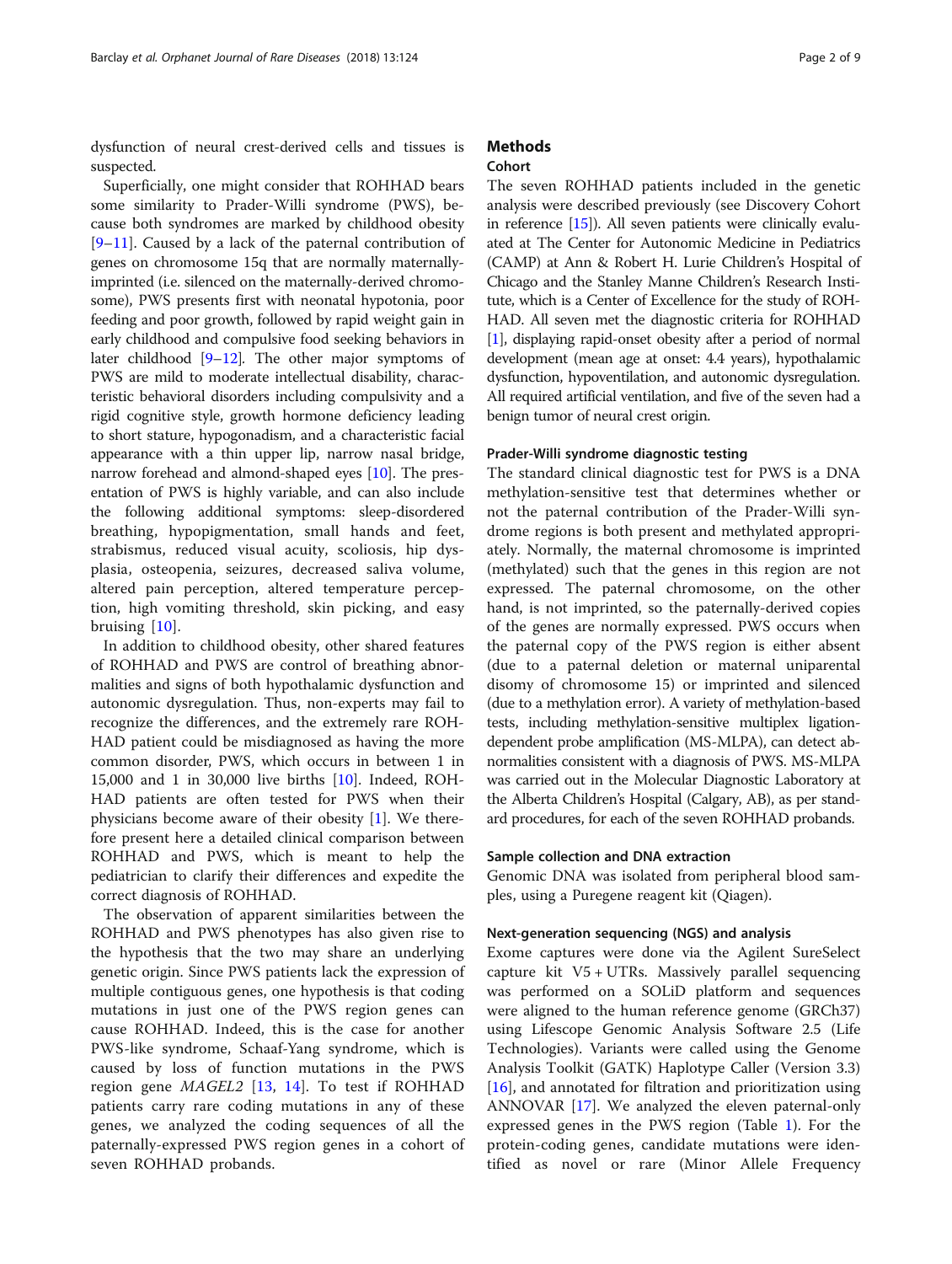<span id="page-2-0"></span>(MAF) < 0.005, according to the Exome Aggregation Consortium (ExAC  $[18]$  $[18]$ )), non-synonymous, or splice site (within 2 bp of an exon) variants that were not within a segmental duplication. For the genes whose products are non-coding RNA, candidate mutations were any variant located within the boundaries of the gene (Table 1) with  $MAF < 0.005$ .

### Sanger sequencing

We used the NCBI Primer Blast tool to design site-specific primers in order to amplify the entire coding region of MAGEL2 (chr15: 23889139–23892889; GRCh37). Amplicons were purified using a spin purification protocol (Omega Biotek) and sequenced in both forward and reverse directions using the fluorescent dideoxy terminator method (Sanger method). Amplicon sequences were compared to the reference genome (GRCh37) using Mutation Surveyor (SoftGenetics) in order to identify any variant positions within the exon or canonical splice sites. As noted above, candidate mutations were identified as novel or rare (MAF < 0.005), non-synonymous variants.

## Results

#### ROHHAD vs. PWS – Clinical comparison

Based on literature reviews and our own clinical observations and experience we compared the typical

presentation of each condition. Table [2](#page-3-0) lists the main symptoms of each condition, and which symptoms overlap between the two conditions (Table [2;](#page-3-0) bolded rows represent apparently overlapping symptoms).

#### PWS diagnostic testing

PWS diagnostic testing by MS-MLPA excluded a genetic diagnosis of PWS in each of the seven ROHHAD probands.

# Mutation analysis of genes within PWS region

Eleven paternal-only expressed genes or gene clusters are located within the PWS deletion interval, of which five encode proteins and the other six are non-coding, and produce sets of small nucleolar (sno) RNAs (Table 1). These eleven genes were analyzed in the seven ROHHAD probands by next generation sequencing (NGS) and (where necessary) Sanger sequencing, in an effort to identify potentially disease-causing mutations. Nine of the eleven genes were well covered by NGS sequencing (Table 1). NGS analysis did not identify mutations with MAF < 0.005 in any of the PWS region genes in any of the seven ROHHAD patients.

Two genes in the PWS region were not well covered in the NGS analysis: MAGEL2 (29% covered less than 20×, including a 574 bp region from chr15:23891203– 23891777 not covered at all) and NDN (32% covered less

Table 1 Sequence Analysis of Paternal-Only Expressed Genes Within the Prader-Willi Syndrome Region (PWS Region)

| PWS Region Gene    | Region Analyzed <sup>a</sup> (Ensembl GRCh37 release 89 <sup>b</sup> ) | Percent of Analyzed Bases Covered > 20x by NGS |
|--------------------|------------------------------------------------------------------------|------------------------------------------------|
| MKRN3              | chr15:23810929-23812453                                                | 100                                            |
| MAGEL2             | chr15:23889139-23892889                                                | 71 (100% by Sanger sequencing)                 |
| <b>NDN</b>         | chr15:23931398-23932364                                                | 68 (Previously excluded [5])                   |
| NPAP1              | chr15:24921014-24924485                                                | 91 (100% covered $> 10x$ ) <sup>c</sup>        |
| <b>SNURF-SNRPN</b> | chr15:25219600-25219603                                                | 91 (100% covered $> 10 \times$ ) <sup>c</sup>  |
|                    | chr15:25220504-25220656                                                |                                                |
|                    | chr15:25221451-25221563                                                |                                                |
|                    | chr15:25222023-25222176                                                |                                                |
|                    | chr15:25222924-25223063                                                |                                                |
|                    | chr15:25223339-25223465                                                |                                                |
|                    | chr15:25223553-25223591                                                |                                                |
| SNORD107           | chr15: 25227140-25227215                                               | 100                                            |
| SNORD64            | chr15: 25230246-25230313                                               | 100                                            |
| SNORD109A          | chr15:25287120-25287187                                                | 100                                            |
| SNORD116 (cluster) | See Additional file 1<br>100                                           |                                                |
| SNORD115 (cluster) | 98 <sup>d</sup><br>See Additional file 1                               |                                                |
| SNORD109B          | 100<br>chr15:25523489-25523556                                         |                                                |

a<br>Tor the protein-coding genes, the coding region is listed; for the non-coding transcripts (snoRNA genes), the transcribed region is listed

bThe coding region of MAGEL2 is according to UCSC

 $c_{10}$  coverage allows for reasonably confident variant calling, and since 91% was covered at > 20 $\times$ , and 9% was covered between 10x-20 $\times$ , these genes were considered to be adequately covered by the NGS

<sup>d</sup>42/44 members of the cluster (all except the two shorter members, SNORD[1](#page-7-0)15–45 and SNORD115–47; see Additional file 1) were completely covered at > 20×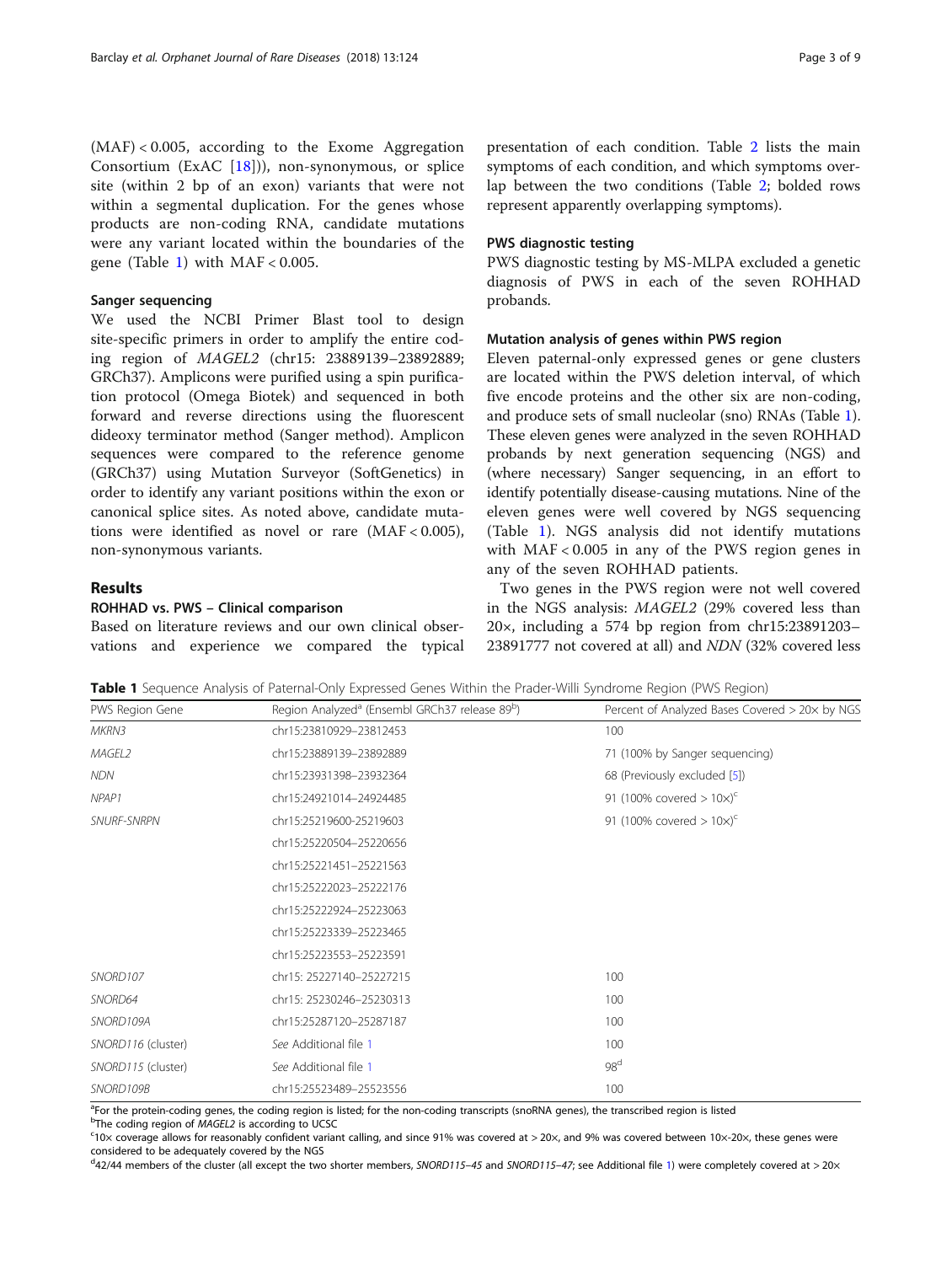| Page 4 of 9 |  |  |
|-------------|--|--|
|             |  |  |

| Feature                                                | Present in ROHHAD                                                                                                                                                                                                                                                                                                             | Present in PWS                                                                                                                                                                                                                                                                                                                  |
|--------------------------------------------------------|-------------------------------------------------------------------------------------------------------------------------------------------------------------------------------------------------------------------------------------------------------------------------------------------------------------------------------|---------------------------------------------------------------------------------------------------------------------------------------------------------------------------------------------------------------------------------------------------------------------------------------------------------------------------------|
| Main Features of ROHHAD                                |                                                                                                                                                                                                                                                                                                                               |                                                                                                                                                                                                                                                                                                                                 |
| Normal neonatal<br>development                         | Yes                                                                                                                                                                                                                                                                                                                           | <b>No</b>                                                                                                                                                                                                                                                                                                                       |
| Rapid-onset obesity                                    | Yes<br>Over 3-12 months.                                                                                                                                                                                                                                                                                                      | Yes<br>Less steep trajectory.                                                                                                                                                                                                                                                                                                   |
| Hypoventilation                                        | Yes<br>Universal and severe - All ROHHAD patients eventually<br>require, at a minimum, artificial ventilation during sleep,<br>with as many as half requiring ventilation 24 h per day. If<br>adequate ventilatory support is not provided, many<br>ROHHAD patients suffer a cardiorespiratory arrest<br>$[1, 4, 5, 20-25]$ . | <b>Sometimes</b><br>Not universal, though at times severe, with some<br>instances of cardiorespiratory arrest reported [33, 34].                                                                                                                                                                                                |
| Hypothalamic dysfunction                               | Yes                                                                                                                                                                                                                                                                                                                           | Yes                                                                                                                                                                                                                                                                                                                             |
| Inability to maintain normal<br>water balance          | Yes                                                                                                                                                                                                                                                                                                                           | No                                                                                                                                                                                                                                                                                                                              |
| Failed growth hormone<br>hormone insufficiency         | <b>Sometimes</b><br>stimulation test or growth Only rarely manifests as slowed growth rate or<br>short stature.                                                                                                                                                                                                               | Yes<br>Growth hormone deficiency results in the characteristic<br>short stature of PWS patients.                                                                                                                                                                                                                                |
| Hyperprolactinemia                                     | Yes                                                                                                                                                                                                                                                                                                                           | <b>No</b>                                                                                                                                                                                                                                                                                                                       |
| Hypothyroidism                                         | <b>Sometimes</b>                                                                                                                                                                                                                                                                                                              | <b>Sometimes</b>                                                                                                                                                                                                                                                                                                                |
| <b>Adrenal insufficiency</b>                           | <b>Sometimes</b>                                                                                                                                                                                                                                                                                                              | <b>Sometimes</b>                                                                                                                                                                                                                                                                                                                |
| Early or late puberty                                  | <b>Sometimes</b>                                                                                                                                                                                                                                                                                                              | <b>Sometimes</b>                                                                                                                                                                                                                                                                                                                |
| Autonomic dysregulation                                | Yes                                                                                                                                                                                                                                                                                                                           | Yes                                                                                                                                                                                                                                                                                                                             |
| Bradycardia                                            | Sometimes<br>Typically temperature-related.                                                                                                                                                                                                                                                                                   | <b>No</b>                                                                                                                                                                                                                                                                                                                       |
| Gastrointestinal<br>dysmotility                        | Yes                                                                                                                                                                                                                                                                                                                           | <b>Sometimes</b>                                                                                                                                                                                                                                                                                                                |
| Neural crest tumors<br>(typically benign)              | Yes<br>40-50% of cases                                                                                                                                                                                                                                                                                                        | No                                                                                                                                                                                                                                                                                                                              |
| Ophthalmologic<br>manifestations                       | Yes                                                                                                                                                                                                                                                                                                                           | Yes                                                                                                                                                                                                                                                                                                                             |
| Pain perception altered<br>(elevated threshold)        | Yes                                                                                                                                                                                                                                                                                                                           | Yes                                                                                                                                                                                                                                                                                                                             |
| Sweating (profuse)                                     | Yes                                                                                                                                                                                                                                                                                                                           | No                                                                                                                                                                                                                                                                                                                              |
| Thermal dysregulation<br>(reduced core<br>temperature) | Yes<br>Manifests most typically as hypothermia, despite<br>a preference for light weight clothing regardless<br>of ambient temperature.                                                                                                                                                                                       | Yes<br>PWS patients are seen to have unstable temperatures,<br>becoming hyper- or hypothermic easily in hot or cold<br>environments and responding poorly to fevers, with very<br>high temperatures occurring when ill, and sometimes<br>without explanation. PWS patients also have a higher<br>threshold for thermal sensing. |
| Vasomotor tone (ice cold<br>hands and feet)            | Yes                                                                                                                                                                                                                                                                                                                           | No                                                                                                                                                                                                                                                                                                                              |
| Main Features of PWS                                   |                                                                                                                                                                                                                                                                                                                               |                                                                                                                                                                                                                                                                                                                                 |
| Decreased fetal movement                               | No                                                                                                                                                                                                                                                                                                                            | Yes                                                                                                                                                                                                                                                                                                                             |
| Neonatal hypotonia                                     | No                                                                                                                                                                                                                                                                                                                            | Yes                                                                                                                                                                                                                                                                                                                             |
| Neonatal feeding<br>problems                           | No                                                                                                                                                                                                                                                                                                                            | Yes                                                                                                                                                                                                                                                                                                                             |
| Neonatal lethargy                                      | No                                                                                                                                                                                                                                                                                                                            | Yes                                                                                                                                                                                                                                                                                                                             |
| Delayed motor skills                                   | No                                                                                                                                                                                                                                                                                                                            | Yes                                                                                                                                                                                                                                                                                                                             |
| Hypogonadism                                           | No                                                                                                                                                                                                                                                                                                                            | Yes                                                                                                                                                                                                                                                                                                                             |
| Early or delayed puberty,<br>stalled puberty           | <b>Sometimes</b>                                                                                                                                                                                                                                                                                                              | Yes                                                                                                                                                                                                                                                                                                                             |

# <span id="page-3-0"></span>Table 2 Clinical Comparison Between ROHHAD & Prader-Willi Syndrome Phenotypes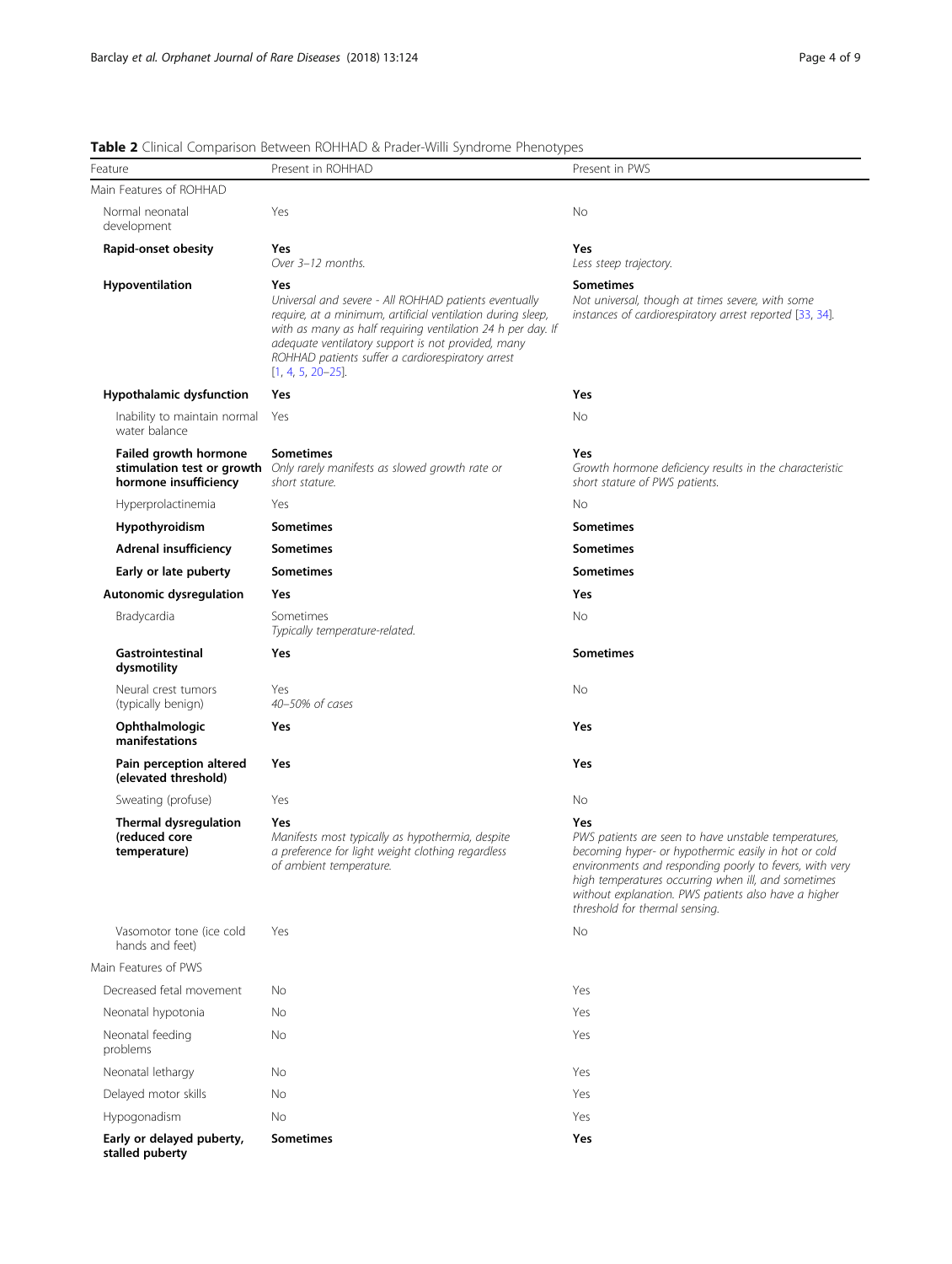| Page 5 of 9 |  |  |
|-------------|--|--|
|             |  |  |

| Feature                                                                | Present in ROHHAD                                                                                                                                                                                                                                                                                                                                                                                                                                                                                                                                                                                                                                                                                            | Present in PWS                                                                                                                                                                                                                                                                                                                                           |
|------------------------------------------------------------------------|--------------------------------------------------------------------------------------------------------------------------------------------------------------------------------------------------------------------------------------------------------------------------------------------------------------------------------------------------------------------------------------------------------------------------------------------------------------------------------------------------------------------------------------------------------------------------------------------------------------------------------------------------------------------------------------------------------------|----------------------------------------------------------------------------------------------------------------------------------------------------------------------------------------------------------------------------------------------------------------------------------------------------------------------------------------------------------|
| Intellectual disability or<br>developmental delay<br>preceding obesity | No<br>Most ROHHAD patients have normal IQ. However, there<br>are rare cases of developmental delay and one case of<br>mild intellectual disability [1]. It has been hypothesized<br>however, that these issues occur only after inadequate<br>oxygenation due to undiagnosed or improperly managed<br>hypoventilation [8].                                                                                                                                                                                                                                                                                                                                                                                   | Yes<br>Children with PWS are delayed in reaching cognitive, motor,<br>and language milestones. Older PWS patients have IQ<br>scores ranging from the high range for intellectual disability<br>to the low range of normal, with most PWS patients<br>showing mild intellectual disability. In addition, most PWS<br>patients have learning disabilities. |
| Autism spectrum disorder                                               | No                                                                                                                                                                                                                                                                                                                                                                                                                                                                                                                                                                                                                                                                                                           | Yes<br>Diagnosed in up to a quarter of PWS patients.                                                                                                                                                                                                                                                                                                     |
| Maladaptive behavior<br>(impulsive, compulsive,<br>manipulative)       | <b>Sometimes</b><br>It has been our experience that most ROHHAD patients, as<br>long as their hypoventilation has been adequately<br>managed, have no disordered behavior. However, there are<br>case reports of severe behavioral issues including anxiety,<br>depression, rage, aggressiveness, psychosis, and obsessive<br>compulsive disorder [1, 23, 25, 35-37]. It has been<br>hypothesized however, that these issues occur only after<br>inadequate oxygenation due to undiagnosed or improperly<br>managed hypoventilation, since these symptoms are not<br>seen in patients who were diagnosed early and managed<br>conservatively, and have not experienced a frank<br>cardiopulmonary arrest [8] | Yes<br>There is a characteristic disordered behavioral pattern<br>among PWS patients that includes temper tantrums,<br>stubbornness, rigidity, compulsiveness, and controlling or<br>manipulative behaviors. Psychosis is seen in a small number<br>of PWS patients (5-10%).                                                                             |
| Eye abnormalities<br>(strabismus)                                      | Yes                                                                                                                                                                                                                                                                                                                                                                                                                                                                                                                                                                                                                                                                                                          | Yes                                                                                                                                                                                                                                                                                                                                                      |
| Growth hormone<br>deficiency                                           | <b>Sometimes</b>                                                                                                                                                                                                                                                                                                                                                                                                                                                                                                                                                                                                                                                                                             | Yes                                                                                                                                                                                                                                                                                                                                                      |
| Short stature                                                          | No                                                                                                                                                                                                                                                                                                                                                                                                                                                                                                                                                                                                                                                                                                           | Yes                                                                                                                                                                                                                                                                                                                                                      |
| Excessive weight gain<br>independent of oral<br>intake                 | Yes                                                                                                                                                                                                                                                                                                                                                                                                                                                                                                                                                                                                                                                                                                          | Yes                                                                                                                                                                                                                                                                                                                                                      |
| Hyperphagia-induced<br>obesity                                         | No<br>Initial weight gain is accompanied by only mild<br>hyperphagia. But while a restricted diet can usually slow<br>weight gain in ROHHAD, weight gain cannot be halted<br>completely, and weight loss is exceedingly difficult to<br>achieve.                                                                                                                                                                                                                                                                                                                                                                                                                                                             | Yes<br>Weight gain initially occurs without noticeable hyperphagia,<br>but then even greater weight gain occurs with extreme<br>hyperphagia later in childhood.                                                                                                                                                                                          |
| Excessive daytime<br>sleepiness                                        | No                                                                                                                                                                                                                                                                                                                                                                                                                                                                                                                                                                                                                                                                                                           | Yes                                                                                                                                                                                                                                                                                                                                                      |
| Sleep abnormalities                                                    | No                                                                                                                                                                                                                                                                                                                                                                                                                                                                                                                                                                                                                                                                                                           | Yes                                                                                                                                                                                                                                                                                                                                                      |
| Central apnea                                                          | Rarely<br>(hypoventilation is more characteristic)                                                                                                                                                                                                                                                                                                                                                                                                                                                                                                                                                                                                                                                           | Yes                                                                                                                                                                                                                                                                                                                                                      |
| Obstructive sleep apnea                                                | <b>Sometimes</b><br>Initially, but resolves with intervention.                                                                                                                                                                                                                                                                                                                                                                                                                                                                                                                                                                                                                                               | Yes                                                                                                                                                                                                                                                                                                                                                      |
| Reduced activity                                                       | No                                                                                                                                                                                                                                                                                                                                                                                                                                                                                                                                                                                                                                                                                                           | Yes                                                                                                                                                                                                                                                                                                                                                      |
| Higher threshold for<br>thermal sensing                                | No                                                                                                                                                                                                                                                                                                                                                                                                                                                                                                                                                                                                                                                                                                           | Yes                                                                                                                                                                                                                                                                                                                                                      |
| Decreased saliva flow                                                  | No                                                                                                                                                                                                                                                                                                                                                                                                                                                                                                                                                                                                                                                                                                           | Yes                                                                                                                                                                                                                                                                                                                                                      |
| High vomiting threshold                                                | No                                                                                                                                                                                                                                                                                                                                                                                                                                                                                                                                                                                                                                                                                                           | Yes                                                                                                                                                                                                                                                                                                                                                      |
| <b>Scoliosis</b>                                                       | <b>Sometimes</b><br>In ROHHAD, scoliosis is generally associated with thoracic<br>neural crest tumors, whereas these tumors do not occur in<br>PWS. However there is one reported case of a ROHHAD<br>patient with scoliosis without a neural crest tumor [38].                                                                                                                                                                                                                                                                                                                                                                                                                                              | Yes<br>Scoliosis is more common in PWS than in ROHHAD, and<br>likely due to the PWS-related hypotonia.                                                                                                                                                                                                                                                   |
| Additional Features of PWS                                             |                                                                                                                                                                                                                                                                                                                                                                                                                                                                                                                                                                                                                                                                                                              |                                                                                                                                                                                                                                                                                                                                                          |
| Small hands/feet                                                       | No                                                                                                                                                                                                                                                                                                                                                                                                                                                                                                                                                                                                                                                                                                           | Sometimes                                                                                                                                                                                                                                                                                                                                                |
| Dysmorphic facial features                                             | No                                                                                                                                                                                                                                                                                                                                                                                                                                                                                                                                                                                                                                                                                                           | Sometimes                                                                                                                                                                                                                                                                                                                                                |
| Central hypothyroidism                                                 | Sometimes                                                                                                                                                                                                                                                                                                                                                                                                                                                                                                                                                                                                                                                                                                    | Sometimes                                                                                                                                                                                                                                                                                                                                                |

Table 2 Clinical Comparison Between ROHHAD & Prader-Willi Syndrome Phenotypes (Continued)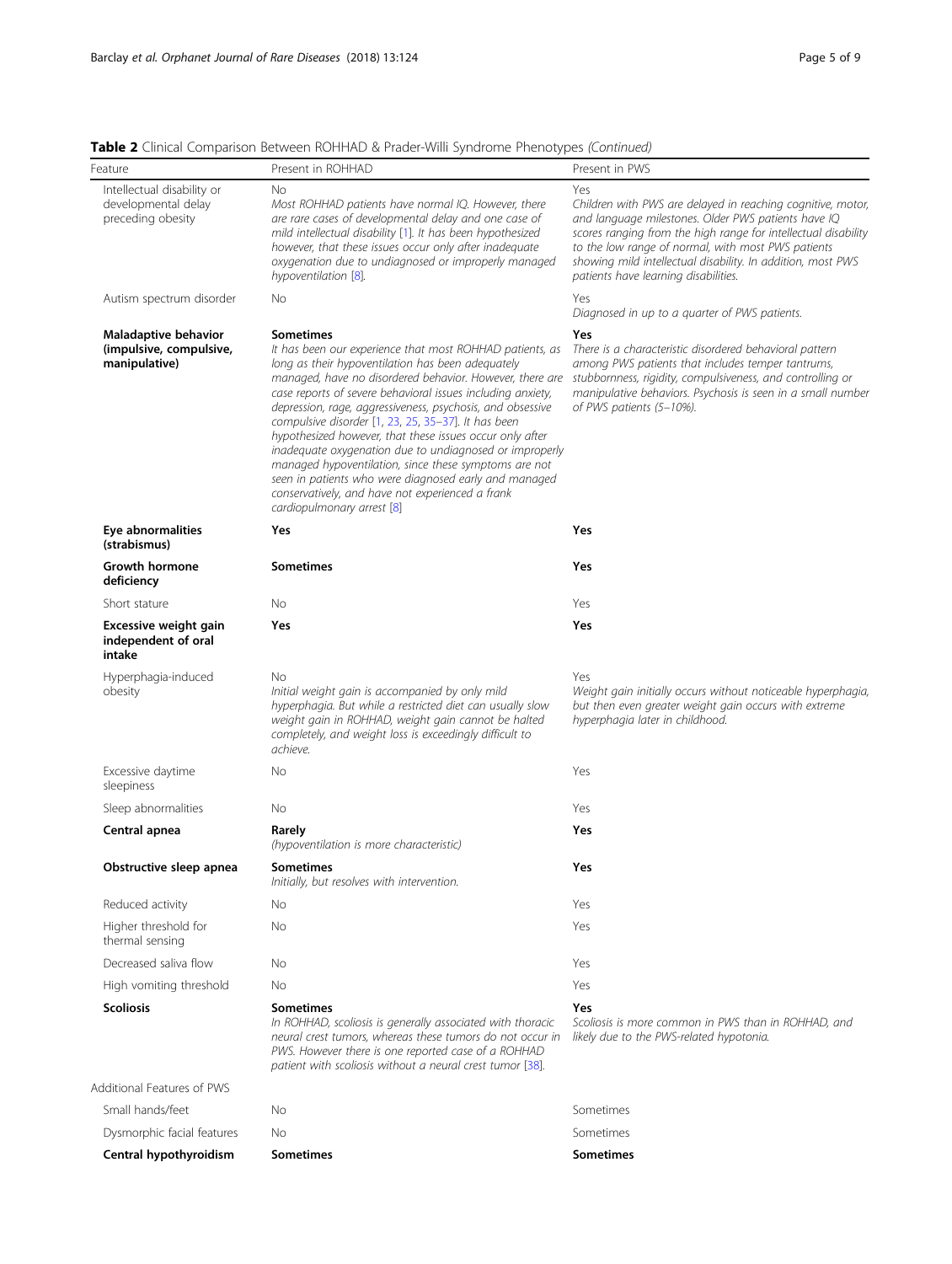| <b>Table 2</b> Clinical Comparison Between ROHHAD & Prader-Willi Syndrome Phenotypes (Continued) |  |  |  |  |
|--------------------------------------------------------------------------------------------------|--|--|--|--|
|--------------------------------------------------------------------------------------------------|--|--|--|--|

| Feature                        | Present in ROHHAD                                                                         | Present in PWS                                                                                                                                                           |
|--------------------------------|-------------------------------------------------------------------------------------------|--------------------------------------------------------------------------------------------------------------------------------------------------------------------------|
| Central adrenal insufficiency  | <b>Sometimes</b>                                                                          | <b>Sometimes</b>                                                                                                                                                         |
| Hip dysplasia                  | No                                                                                        | Sometimes                                                                                                                                                                |
| Osteopenia and<br>osteoporosis | No.                                                                                       | Sometimes                                                                                                                                                                |
| Skin picking                   | No                                                                                        | Sometimes                                                                                                                                                                |
| Temperature instability        | No                                                                                        | Sometimes                                                                                                                                                                |
| Hypopigmentation               | No                                                                                        | Sometimes                                                                                                                                                                |
| <b>Seizures</b>                | <b>Sometimes</b><br>In ROHHAD, seizures are typically linked to episodes<br>of hypoxemia. | <b>Sometimes</b><br>A subset of PWS patients suffers from a generalized seizure<br>disorder of ranging severity (from febrile seizures to<br>generalized epilepsy) [39]. |

'Yes' indicates that the symptom is a typical finding among patients

'No' indicates that the symptom is not typically seen among patients

'Sometimes' indicates that the symptom does recur among patients, but not so often as to be called 'typical'

Bolded rows represent apparently overlapping symptoms

ROHHAD data are primarily taken from references [\[1,](#page-7-0) [5\]](#page-7-0), and from our own clinical experience, with additional references as listed in the table PWS data are primarily taken from references [[9](#page-7-0)-[11](#page-7-0)], and from our own clinical experience, with additional references as listed in this Table

than 20×, including a 173 bp region from chr15:23932085–23932258 not covered at all). NDN was previously excluded as a common candidate gene for ROHHAD by Sanger sequencing of the entire coding region in 10 ROHHAD probands [[5](#page-7-0)], therefore we did not analyze this gene further by Sanger sequencing. As NGS coverage of MAGEL2 was incomplete, we Sanger sequenced the entire coding region of the single-exon MAGEL2 gene in each of our seven ROHHAD probands and did not identify any coding variants with MAF < 0.005.

# Discussion

The clinical comparison of ROHHAD and PWS provides a clear picture of the divergent and overlapping features of the two obesity disorders (Table [2](#page-3-0)). Considering divergent symptoms first, one of the most important differences is that ROHHAD patients are healthy up until the onset of obesity, typically over 2 years of age. In contrast, PWS patients are never described as normal and healthy, as they present soon after birth with hypotonia, feeding problems, and weak cry or inactivity. These neonatal symptoms are universal among PWS patients [\[19](#page-8-0)], so a normal first year of life in the child with later abrupt and extreme weight gain should trigger consideration of a ROHHAD diagnosis. PWS patients also display many additional symptoms later in life (intellectual, behavioural, and physical) that are never, or only very rarely, observed in ROHHAD (see Table [2\)](#page-3-0).

Considering overlapping symptoms next, we see that all four of the acronym characteristics of ROHHAD (rapid-onset obesity, hypothalamic dysfunction, hypoventilation, and autonomic dysregulation) are also observed (at least sometimes) in PWS. However, a more detailed look at each of these apparently overlapping symptoms reveals important differences, as detailed in Table [2.](#page-3-0)

Hypoventilation is one such overlapping symptom that bears additional discussion. Though both ROHHAD and PWS present with breathing abnormalities, they do not present in exactly the same way. ROHHAD patients often present with obstructive sleep apnea (OSA) [\[1](#page-7-0), [20](#page-8-0)], and OSA usually precedes central hypoventilation during sleep [[20\]](#page-8-0). However, interventions aimed at treating OSA do not prevent the eventual development of central hypoventilation during sleep and, in a subset of cases, later wakefulness. All ROHHAD patients eventually require at a minimum artificial ventilation during sleep, with as many as half requiring support 24 h per day  $[1]$  $[1]$ . If adequate ventilatory support is not provided, many ROHHAD patients suffer a cardiorespiratory arrest [[1](#page-7-0), [4](#page-7-0), [5,](#page-7-0) [20](#page-8-0)–[25](#page-8-0)]. This severe hypoventilation is not always present at initial diagnosis but may only appear later, usually between 3 and 7 years of age  $[1, 20]$  $[1, 20]$  $[1, 20]$  $[1, 20]$  $[1, 20]$ . A comprehensive evaluation of responses to ventilatory challenges in ROHHAD patients suggests that their chemosensory deficit is mild compared to controls, with a diminished tidal volume and inspiratory drive response to hypoxic hypercapnia, and a lack of awareness of the physiologic challenge, being the only significant differences [[26\]](#page-8-0). Thus, the underlying cause of the extreme hypoventilation observed in these patients remains to be explained.

"Sleep-disordered breathing" in PWS patients is common and usually includes the following: OSA, sleep-related hypoxemia, hypoventilation, and reduced ventilatory responses to hypoxia and hypercapnia, with heightened risk due to additional factors such as hypotonia and small nasopharynx [[27](#page-8-0)]. However, nocturnal hypoventilation and increased central apneas are also reported among PWS patients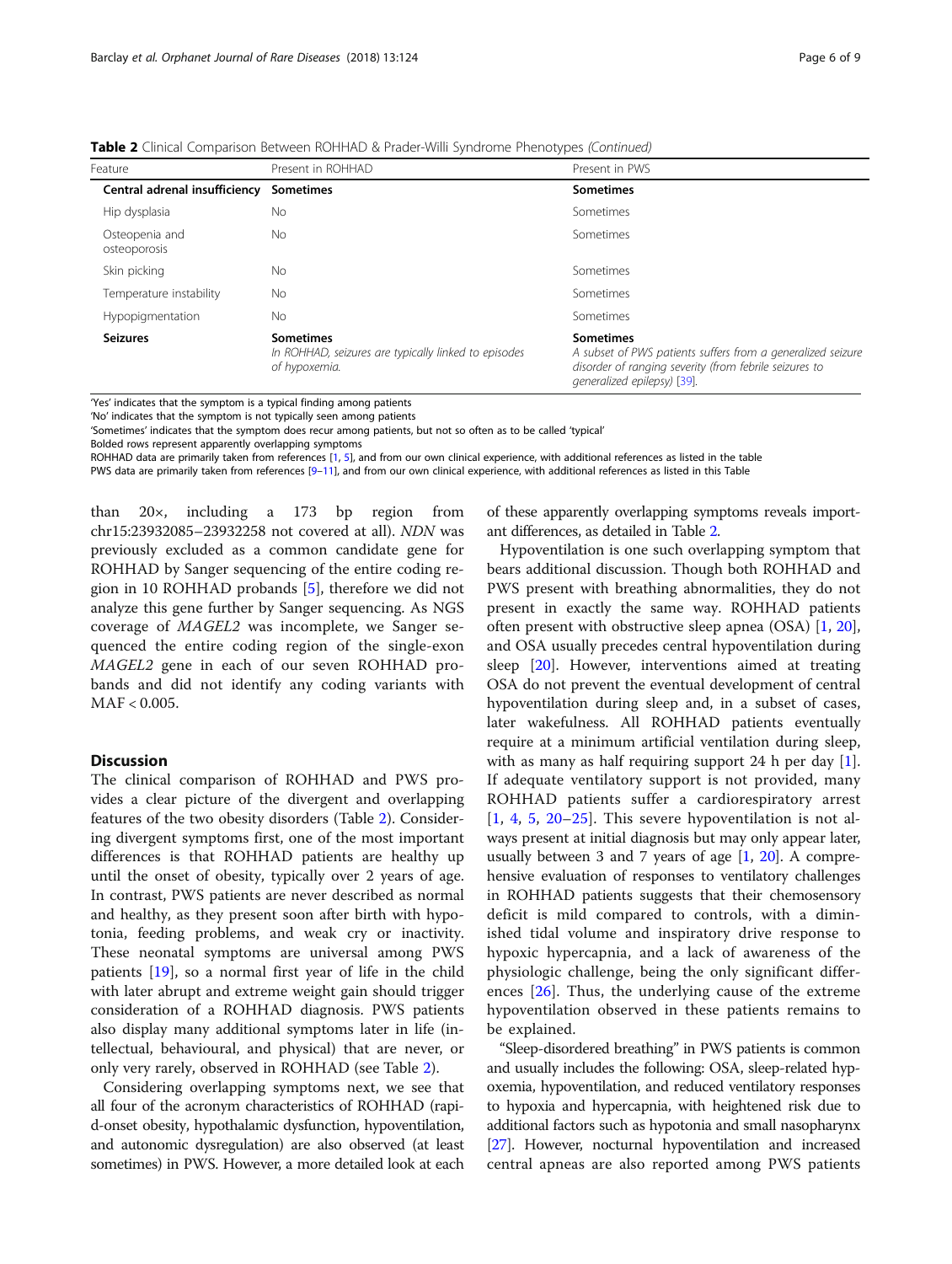[[28](#page-8-0)–[30\]](#page-8-0). Reduced ventilatory responses to hypoxia and hypercapnia (seen as a failure to increase minute ventilation) and aberrant response to hyperoxia (seen as an increase in minute ventilation, in contrast to the decrease seen in controls in the same study  $[31]$  $[31]$ ), and abnormal arousal thresholds, are well documented in PWS patients and appear to be due to abnormal peripheral chemoreceptor activity and not related to obesity [\[28](#page-8-0), [31,](#page-8-0) [32\]](#page-8-0). Hypoventilation in PWS is not as severe as in ROHHAD, since most PWS patients do not require artificial ventilatory support. However, deaths due to hypoventilation have been reported among PWS patients. In a series of 27 deceased PWS cases, three infants under 1 year old died from hypoventilation [\[33](#page-8-0)] and another study of PWS patients over age 15 reported ventilatory failure to be a common cause of death [[34\]](#page-8-0).

The universality and severity of hypoventilation in ROHHAD requires that ROHHAD be accurately distinguished from all other pediatric obesity phenotypes. When correctly diagnosed, ROHHAD patients can be vigilantly monitored by a respiratory physiologist, and then once signs of hypoventilation emerge, optimal oxygenation and ventilation can be maintained using artificial ventilation (mechanical ventilator or potentially phrenic nerve-diaphragm pacers). Since hypoventilation has been reported to cause death in PWS (though much more rarely than in ROHHAD), comprehensive respiratory physiology evaluation using comparable protocols to testing reported in ROHHAD may be prudent in PWS patients as well.

Though the two phenotypes implicate the same systems and functions (metabolic, respiratory, hypothalamic, endocrine), these systems seem to be affected in different ways in each of these obesity-related conditions. For example, though childhood obesity is one of the most striking characteristics of both ROHHAD and PWS, the two have different weight-gain trajectories, and different degrees of hyperphagia (see Table [2\)](#page-3-0). Additionally, though OSA and hypoventilation are observed in both ROHHAD and PWS, responses to ventilatory challenges differ between them [\[26](#page-8-0)–[32\]](#page-8-0), suggesting that the underlying mechanisms of the observed hypoventilation diverge as well. Finally, the fact that different evidence of hypothalamic dysfunction and autonomic dysregulation is observed in each disorder would suggest that the underlying basis for hypothalamic and autonomic nervous system dysfunction differs as well. These important discrepancies in the specific symptoms in each disorder suggest that there are likely important differences in the underlying mechanisms behind them.

Recognition of the seeming overlap between ROH-HAD and PWS led to the hypothesis that these syndromes may have similar etiological bases. Therefore, the genomic region known to be causative in PWS was examined in ROHHAD using standard PWS diagnostic testing and sequencing. We previously reported the results of a complete exome sequencing study of ROH-HAD in which we did not identify causative mutations, ruling out rare protein-altering mutations across most of the genome  $[15]$  $[15]$  $[15]$ . In the present study, we have pointed out that the exome study did effectively rule out rare protein-altering mutations in most of the PWS region genes by providing at least 20× coverage across all protein-coding bases (see Table [1](#page-2-0)). Two genes (NPAP1 and SNURF-SNPRN) had slightly reduced coverage, but since 91% was covered at  $>20\times$ , and the remaining 9% was covered between  $10\times$  and  $20\times$  (with  $10\times$  coverage still allowing for reasonably confident variant calling), these genes were considered to be adequately covered by the NGS. For the one gene where the NGS did not provide adequate coverage (MAGEL2), we have supplemented the exome data with Sanger sequencing data. Therefore, we have shown that ROHHAD is not caused by genetic mutations in any one of the genes in the PWS region. However, we have not yet examined the expression levels of any of these genes in ROHHAD patients, so it remains possible that the expression of one or more of these genes is altered in ROHHAD patients, possibly by epigenetic, transcriptional, or posttranscriptional misregulation. It is also possible that ROHHAD is caused by perturbations (at the level of genetic mutation or regulation of expression) in other genes in networks including one or more PWS region genes. Indeed, such an indirect relationship (as opposed to a direct overlap) between the underlying pathophysiologies of the two syndromes may be hypothesized, given the important differences between the phenotypes that we highlighted here.

### Conclusion

Despite superficial similarities, ROHHAD and PWS are distinct clinical conditions. Though the same systems and functions are involved in both phenotypes, they seem to be perturbed in different ways, and thus likely by different mechanisms. Many ROHHAD patients have had clinical testing that has ruled out a PWS diagnosis, and key features of PWS, especially neonatal hypotonia and failure to thrive, are not observed in ROHHAD patients. Nonetheless, pediatricians who may not be experts in either PWS or ROHHAD, may fail to recognize these differences immediately. If ROHHAD is not promptly diagnosed, then improper management leads to a threat of cardiorespiratory arrest or other morbidity. Thus, it is vital for the two conditions to be clearly separated in the minds of clinicians. To that end, we have provided a detailed clinical comparison of the two diseases, along with molecular evidence that an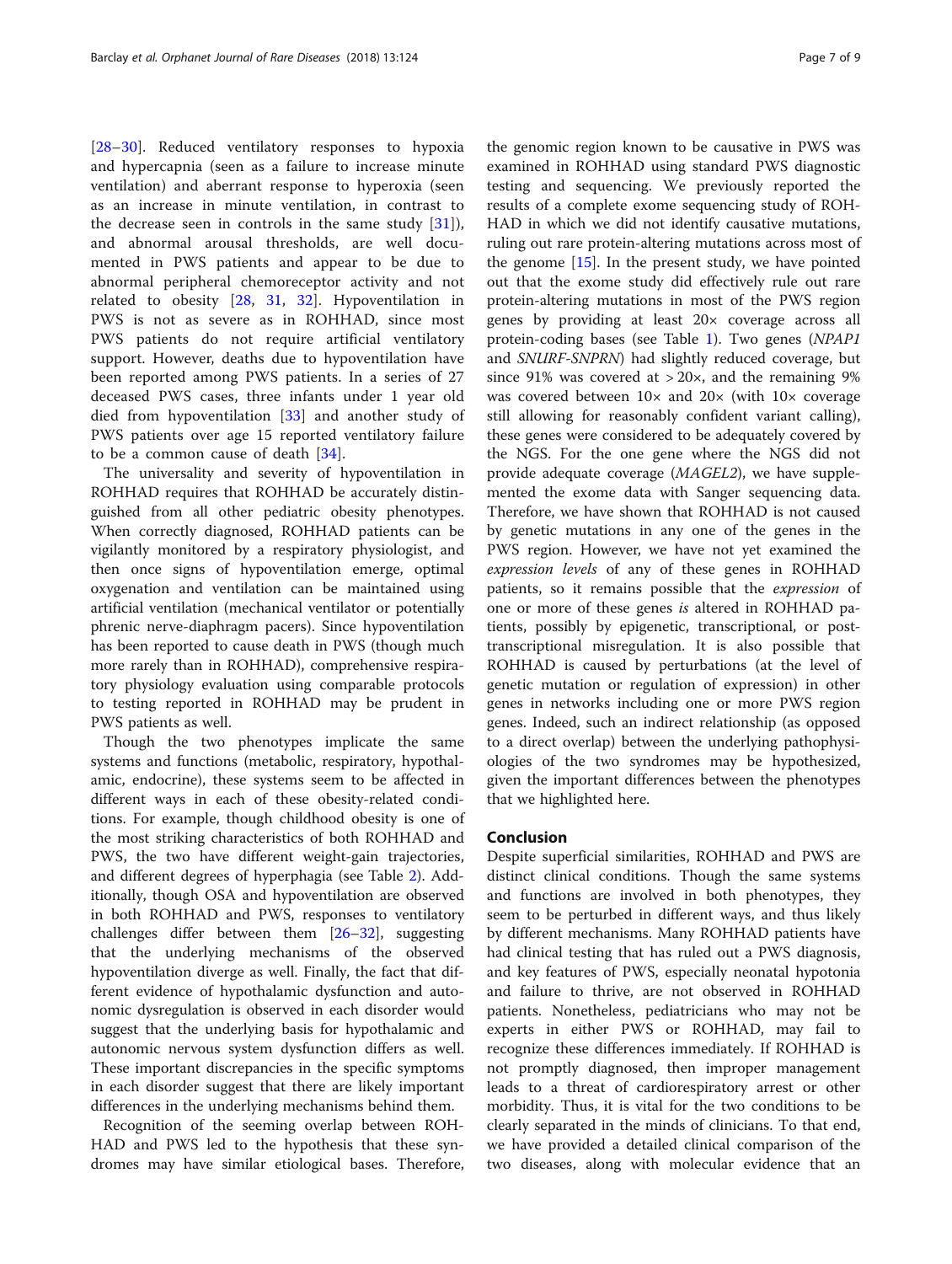<span id="page-7-0"></span>additional seven ROHHAD patients have neither classic PWS nor mutations in any PWS genes, as assessed in DNA from peripheral blood.

# Additional file

[Additional file 1:](https://doi.org/10.1186/s13023-018-0860-0) Genomic Coordinates for Regions Analyzed for SNORD115 and SNORD116 Clusters (Ensembl GRCh37 Release 89). (XLSX 52 kb)

### Abbreviations

ANSD: Autonomic nervous system dysregulation; ExAC: Exome Aggregation Consortium; HD: Hypothalamic dysfunction; MAF: Minor Allele Frequency; MS-MLPA: Methylation-specific multiplex ligation-dependent probe amplification; NGS: Next-generation sequencing; OSA: Obstructive Sleep Apnea; PWS: Prader-Willi syndrome; ROHHAD: Rapid-onset obesity with hypothalamic dysfunctionhypoventilation and autonomic dysregulation; snoRNA: Small nucleolar RNA

#### Acknowledgements

We are grateful to the patients and families who participated in this study and for the sustained generosity of ROHHAD Fight Inc.

#### Funding

Funding for the exome and Sanger sequencing was generously provided by ROHHAD Fight, Inc. SFB, NTBH, RJAW, CMR and DEW-M were also funded, in part, by ROHHAD Fight, Inc. NTBH, RJAW, WTG and RW were funded by the Canadian Institutes of Health Research. RJAW was also funded by Alberta Innovates Health Solutions. WTG was also funded by the BC Children's Hospital Research Institute. CMR and DEW-M were also funded in part by NHLBI for an unrelated project. The funding bodies played no role in the design of the study, in the collection, analysis, or interpretation of data, or in writing the manuscript.

#### Availability of data and materials

The datasets generated and/or analyzed during the current study are not publicly available due to restrictions in the ethics approval for protection of patients' privacy, but are available from the corresponding author on reasonable request.

#### Authors' contributions

SFB conceived the study, collected and analyzed the genetic sequencing data (both next-generation and Sanger), conducted the literature review, assembled the clinical comparison, and wrote the manuscript. LN planned and analyzed the Sanger sequencing, including designing primers and performing PCR amplifications. CMR collected phenotypic data and DNA samples, assisted with the experimental design, and critically reviewed the manuscript. RW provided the primary expertise for the Prader-Willi phenotype and Prader-Willi genetics, conceived the study, led the clinical comparison, contributed to drafting the manuscript, and critically reviewed and edited the manuscript. RJAW and WTG conceived the study, contributed to the review of the phenotypes and critically reviewed the manuscript. NTBH conceived the study, provided the primary expertise for the genetic analyses, assisted with the experimental design, and critically reviewed the manuscript. DEW-M conceived the study, provided the primary expertise for ROHHAD, assembled the tissue and data repository, assisted with the experimental design, led the clinical comparison, contributed to drafting the manuscript, and critically reviewed and edited the manuscript. All authors approved the final manuscript as submitted and agree to be accountable for all aspects of the work.

#### Ethics approval and consent to participate

This study was approved by the Ann & Robert H. Lurie Children's Hospital of Chicago IRB (study #2009–13904). All participants provided informed consent to participate. This study was also approved by the University of Calgary Conjoint Research Board (REB13-0164).

#### Consent for publication

All participants provided consent to publish the data herein.

#### Competing interests

The authors declare that they have no competing interests.

## Publisher's Note

Springer Nature remains neutral with regard to jurisdictional claims in published maps and institutional affiliations.

#### Author details

<sup>1</sup>Department of Medical Genetics, Cumming School of Medicine, Alberta Children's Hospital Research Institute, University of Calgary, Calgary, AB, Canada. <sup>2</sup> Center for Autonomic Medicine in Pediatrics (CAMP) in Stanley Manne Children's Research Institute and in Department of Pediatrics, Ann & Robert H. Lurie Children's Hospital of Chicago, Chicago, IL, USA. <sup>3</sup>Department of Physiology and Pharmacology, Alberta Children's Hospital Research Institute and Hotchkiss Brain Institute, Cumming School of Medicine, University of Calgary, Calgary, AB, Canada. <sup>4</sup>Department of Medical Genetics University of Alberta, Edmonton, AB, Canada. <sup>5</sup>Department of Medical Genetics, University of British Columbia and Child & Family Research Institute, Vancouver, BC, Canada. <sup>6</sup>Pediatric Autonomic Medicine, Northwestern University Feinberg School of Medicine, Chicago, IL, USA.

## Received: 27 November 2017 Accepted: 29 June 2018 Published online: 20 July 2018

#### References

- Ize-Ludlow D, Gray JA, Sperling MA, Berry-Kravis EM, Milunsky JM, Faroogi IS, Rand CM, Weese-Mayer DE. Rapid-onset obesity with hypothalamic dysfunction, hypoventilation, and autonomic dysregulation presenting in childhood. Pediatrics. 2007;120(1):e179–88.
- 2. Fishman LS, Samson JH, Sperling DR. Primary alveolar hypoventilation syndrome (Ondine's curse). Am J Dis Child. 1965;110:155–61.
- 3. Katz ES, McGrath S, Marcus CL. Late-onset central hypoventilation with hypothalamic dysfunction: a distinct clinical syndrome. Pediatr Pulmonol. 2000;29(1):62–8.
- 4. Bougneres P, Pantalone L, Linglart A, Rothenbuhler A, Le Stunff C. Endocrine manifestations of the rapid-onset obesity with hypoventilation, hypothalamic, autonomic dysregulation, and neural tumor syndrome in childhood. J Clin Endocrinol Metab. 2008;93(10):3971–80.
- 5. De Pontual L, Trochet D, Caillat-Zucman S, Abou Shenab OA, Bougneres P, Crow Y, Cunningham S, Esteva B, Heberle LC, Leger J, et al. Delineation of late onset hypoventilation associated with hypothalamic dysfunction syndrome. Pediatr Res. 2008;64(6):689–94.
- 6. Onal H, Ersen A. A case of late-onset central hypoventilation syndrome with hypothalamic dysfunction: through a new phenotype. Turk J Pediatr. 2010; 52(2):198–202.
- 7. Patwari PP, Wolfe LF. Rapid-onset obesity with hypothalamic dysfunction, hypoventilation, and autonomic dysregulation: review and update. Curr Opin Pediatr. 2014;26(4):487–92.
- 8. Weese-Mayer DE, Rand CM, Ize-Ludlow D. Commentary: rapid-onset obesity with hypothalamic dysfunction, hypoventilation, and autonomic dysregulation (ROHHAD): remember your ABCs (airway, breathing, circulation). J Can Acad Child Adolesc Psychiatry. 2013;22(3):238–9.
- 9. Cassidy SB, Schwartz S, Miller JL, Driscoll DJ. Prader-Willi syndrome. Genet Med. 2012;14(1):10–26.
- 10. Cassidy SB, Driscoll DJ. Prader-Willi syndrome. Eur J Hum Genet. 2009;17(1):3–13.
- 11. McCandless SE, Committee on G. Clinical report-health supervision for children with Prader-Willi syndrome. Pediatrics. 2011;127(1):195–204.
- 12. Holm VA, Cassidy SB, Butler MG, Hanchett JM, Greenswag LR, Whitman BY, Greenberg F. Prader-Willi syndrome: consensus diagnostic criteria. Pediatrics. 1993;91(2):398–402.
- 13. Schaaf CP, Gonzalez-Garay ML, Xia F, Potocki L, Gripp KW, Zhang B, Peters BA, McElwain MA, Drmanac R, Beaudet AL, et al. Truncating mutations of MAGEL2 cause Prader-Willi phenotypes and autism. Nat Genet. 2013;45(11):1405–8.
- 14. Fountain MD, Aten E, Cho MT, Juusola J, Walkiewicz MA, Ray JW, Xia F, Yang Y, Graham BH, Bacino CA, et al. The phenotypic spectrum of Schaaf-Yang syndrome: 18 new affected individuals from 14 families. Genet Med. 2017;19(1):45–52.
- 15. Barclay SF, Rand CM, Borch LA, Nguyen L, Gray PA, Gibson WT, Wilson RJ, Gordon PM, Aung Z, Berry-Kravis EM, et al. Rapid-onset obesity with hypothalamic dysfunction, hypoventilation, and autonomic dysregulation (ROHHAD): exome sequencing of trios, monozygotic twins and tumours. Orphanet J Rare Dis. 2015;10:103.